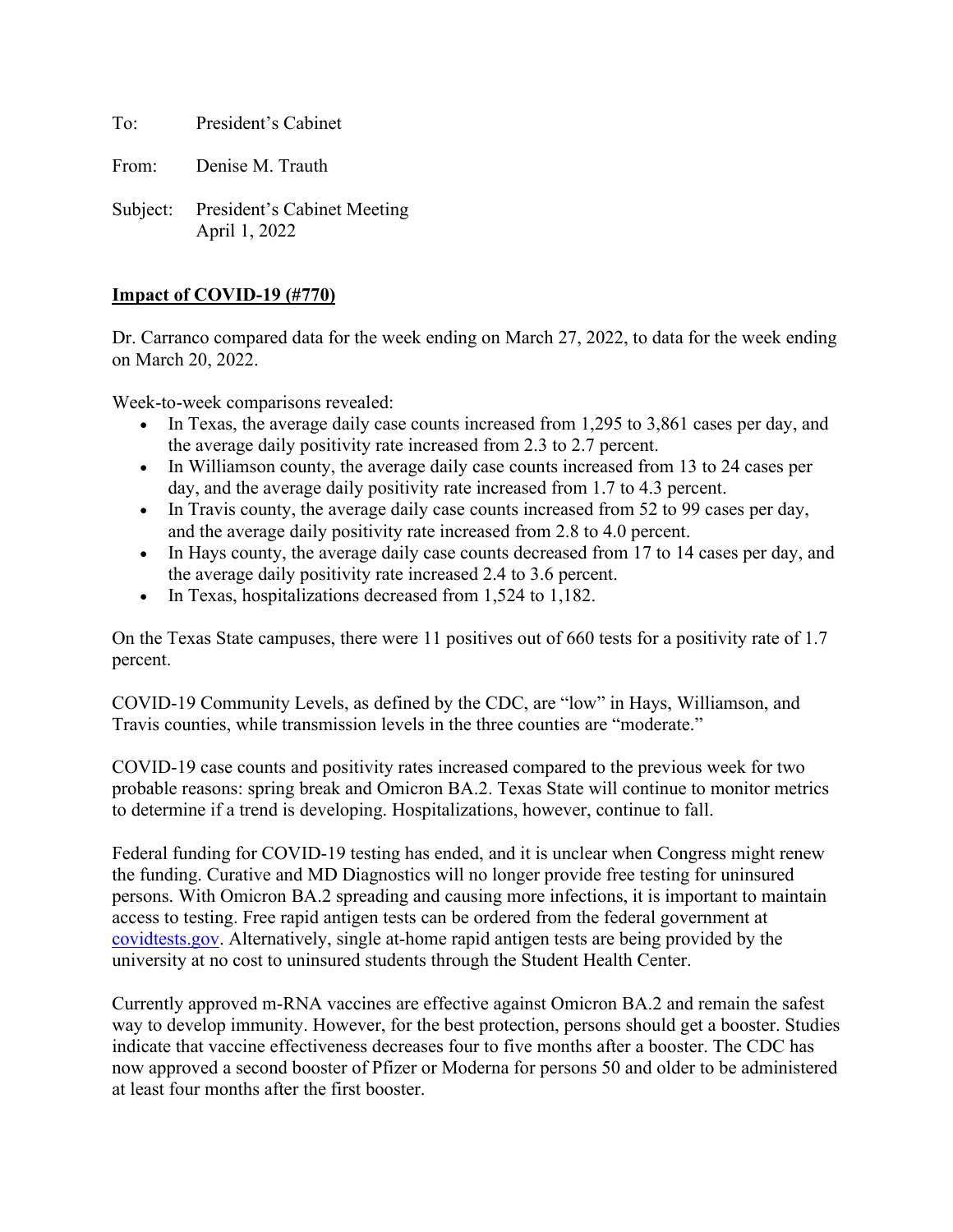Expecting that COVID-19 spread and rates will become more predictable, like the flu, Cabinet members discussed the need to shift from a pandemic to an endemic mindset and approach:

- Contact tracing will be paused at the end of this semester. However, it will be reengaged if a surge emerges.
- The Roadmap will transition to a resource page on the Student Health Center website.
- Dr. Carranco will send updates when necessary.
- Accommodations related to COVID-19 granted through the ADA process will expire on May 31, 2022. However, they may be reinstated on a temporary basis in the event of a surge.

# **Communications After Action Report to Cabinet: Winter Storm Uri**

Mr. Pierce provided an update related to the implementation of a RAVE emergency opt out protocol. Faculty, staff, and student cell phone numbers in Banner are now being pulled automatically into the system.

# **Inclusion and Diversity (#747)**

Dr. Silva discussed Cabinet member's responses to the Council for Inclusive Excellence document titled "Themes and Recommendations for Building Equitable Relationships Across Texas State University." Cabinet members received feedback and will have until April 8, 2022, to update their responses. The final draft will be shared with the Council for Inclusive Excellence before their April 22, 2022, meeting.

## **Sole Finalist for President**

President Trauth announced that the Dr. Kelly Damphousse, the sole finalist for president, will visit the San Marcos and Round Rock Campuses on April 13 and 14, 2022. His itinerary was discussed; students, faculty, staff, donors, and key partners in the community will be invited to meet with Dr. Damphousse over the two-day visit.

## **President's Update (#556)**

President Trauth and Mr. Pierce discussed Texas State's approach to cybersecurity insurance.

President Trauth announced that she will appoint a presidential task force on student health and wellbeing.

## **Significant Issues (#01)**

Provost Bourgeois provided a preliminary update on fall 2022 enrollment and research expenditures.